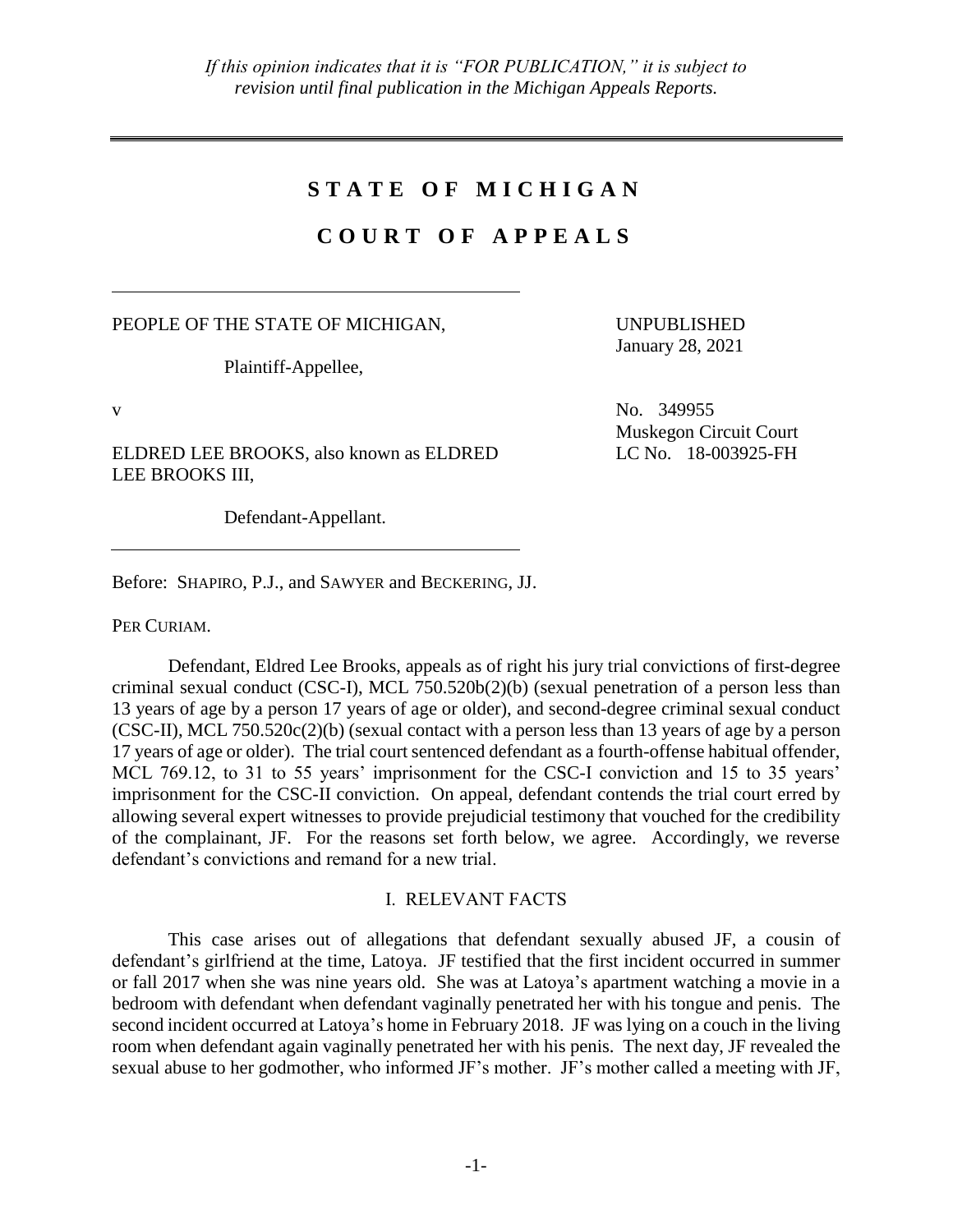Latoya, and defendant. During the meeting, both JF and defendant denied that defendant had sexually abused JF. Afterwards, JF informed her mother that defendant did in fact abuse her.

In March 2018, JF's mother took her to Hackley Hospital, where she was examined by a sexual assault nurse examiner (SANE), who reported that the "examination showed that everything was normal and there were no abnormal findings." At the hospital, a Muskegon Police Department officer interviewed both JF and her mother. Muskegon Police Detective Logan Anderson then started an investigation into JF's allegations. In April 2018, Dianne Adams, director at the time of the Children's Advocacy Center,<sup>1</sup> conducted a forensic interview of JF, subsequent to which she referred JF for counseling and a medical examination. The medical examination was performed at the Children's Advocacy Center by the center's medical director, Dr. Yvonne Mallon, M.D., a general pediatrician specializing in child abuse pediatrics. In June 2018, Detective Anderson interviewed defendant regarding JF's allegations, and defendant denied that he had ever sexually abused JF. Detective Anderson and defendant scheduled a second interview, but defendant failed to attend. Over the next several months, Detective Anderson repeatedly tried to schedule another interview with defendant, but defendant either canceled before the interview or failed to attend.

In July 2018, Detective Anderson learned that one of Latoya's biological children, LD, accused defendant of touching her inappropriately on four separate incidents. One incident involved defendant sitting in a children's pool wearing boxer shorts with LD sitting on his lap, facing him, while defendant rubbed her thighs. Latoya's neighbors, Eddie Bradford and Lynn Easter, witnessed the incident through a window and were sufficiently alarmed to record it using a cell phone. Detective Anderson subsequently secured an arrest warrant for defendant. Defendant was arrested near a bus station, with a one-way bus ticket to Louisiana in his possession.

Defendant was initially charged with one count of CSC-I as a fourth-offense habitual offender and tried before a jury. After defendant's first trial ended in a mistrial, the prosecution amended the charge to one count of CSC-I and one count of CSC-II, with a fourth-offense habitual offender enhancement, and proceeded with a second trial. At defendant's second trial, the prosecution presented testimony from JF, LD, Bradford, Easter, and Detective Anderson. JF provided direct evidence of the charged crimes; LD, Bradford, and Easter testified to other-acts evidence pursuant to MCL 768.27a(1); and Detective Anderson's testimony suggested that defendant was attempting to flee, thus showing consciousness of guilt. In addition, the prosecution presented expert witness testimony from Adams, Dr. Mallon, and Thomas Cottrell, LMSW, chief programming officer of the YMCA West Central Michigan. Defendant was the only witness for the defense; he denied all of the allegations against him. The jury found defendant guilty as charged and the trial court sentenced him as indicated above. This appeal followed.

<sup>&</sup>lt;sup>1</sup> When Adams interviewed JF, she was employed by the Child Abuse Council in Muskegon, where she served as director of the Children's Advocacy Center, which is a part of the Child Abuse Council. Adams no longer worked there at the time of defendant's second trial. Defendant's first trial resulted in a mistrial.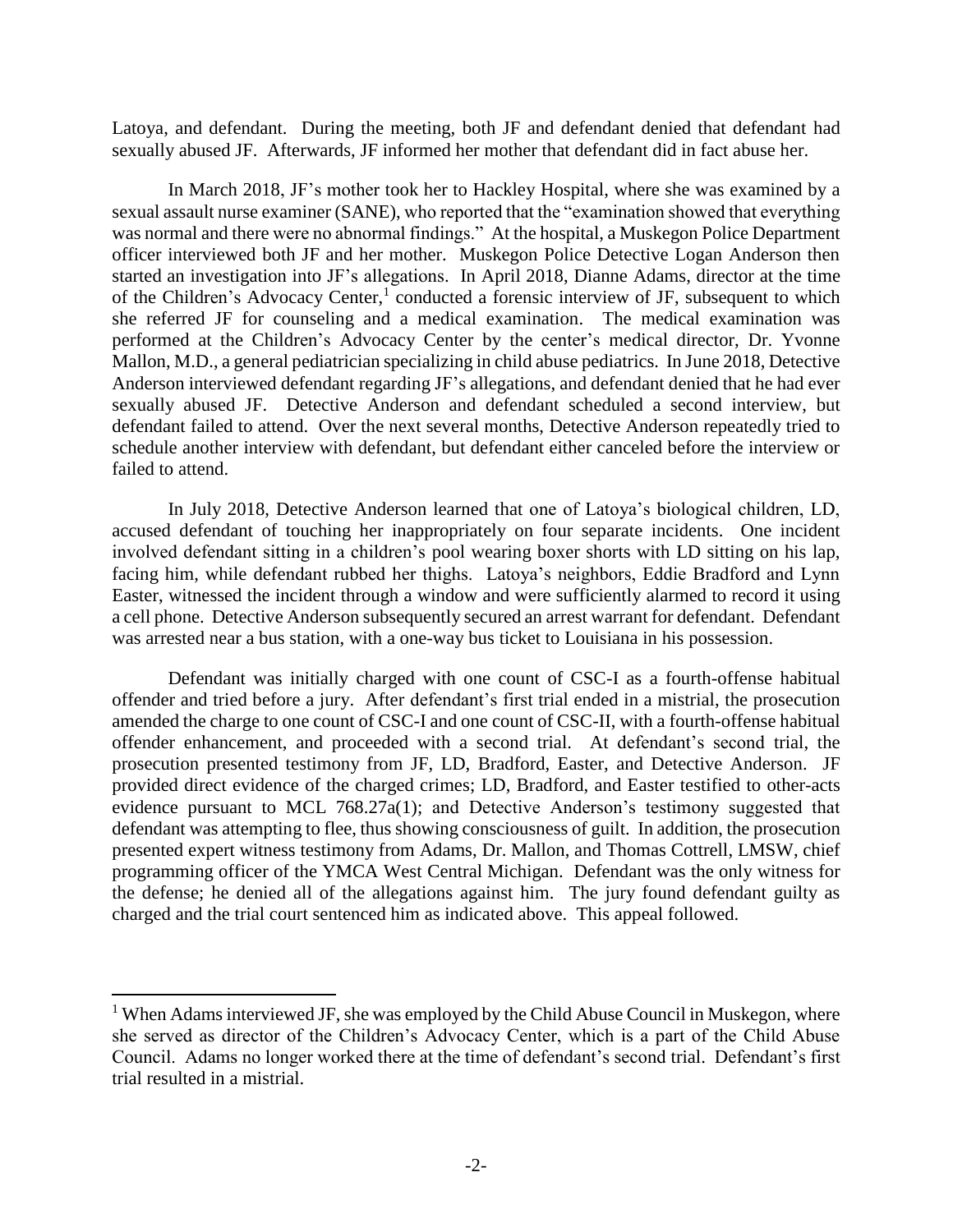#### II. DISCUSSION

Defendant contends that the trial court erred by allowing expert witnesses to provide testimony that improperly vouched for the credibility of JF. Because this case was tried in a way that now reads much like a "what not to do" playlist from the Supreme Court's subsequent ruling in *People v Thorpe*, 504 Mich 230; 934 NW2d 693 (2019), we agree.<sup>2</sup>

This Court reviews unpreserved<sup>3</sup> claims of error for plain error "affecting a defendant's substantial rights." *People v Jackson*, 292 Mich App 583, 592; 808 NW2d 541 (2011). To prevail under plain-error review, a defendant must establish that an error occurred, that it was plain or obvious, and that it affected his substantial rights. *People v Carines*, 460 Mich 750, 763; 597 NW2d 130 (1999). An error affects a defendant's substantial rights if it "affected the outcome of the proceedings." *Id*. Even if a defendant establishes these requirements, "[r]eversal is warranted only when the plain, forfeited error resulted in the conviction of an actually innocent defendant or when an error seriously affect [ed] the fairness, integrity or public reputation of judicial proceedings . . . ." *Id*. at 763-764 (quotation marks and citation omitted; second alteration in original).

#### B. EXPERT TESTIMONY

"The trial court has an obligation under MRE 702 to ensure that any expert testimony admitted at trial is reliable." *People v Dobek*, 274 Mich App 58, 94; 732 NW2d 546 (2007) (quotation marks and citation omitted). When admitting expert testimony, trial courts must determine whether "the testimony (1) will assist the trier of fact to understand a fact in issue, (2) is provided by an expert qualified in the relevant field of knowledge, and (3) is based on reliable data, principles, and methodologies that are applied reliably to the facts of the case." *People v Kowalski*, 492 Mich 106, 120; 821 NW2d 14 (2012); see also MCR 702. In addition, the Michigan Supreme Court has specifically addressed the limitations on the testimony of expert witnesses in cases involving allegations of child sexual abuse. In *People v Peterson*, 450 Mich 349, 352; 537 NW2d 857 (1995), amended 450 Mich 121 (1995), our Supreme Court reaffirmed its plurality holding in *People v Beckley*, 434 Mich 691; 456 NW2d 391(1990), which limited the testimony of expert witnesses as follows: "(1) an expert may not testify that the sexual abuse occurred, (2)

<sup>2</sup> The Supreme Court issued *Thorpe* one day after defendant was sentenced, but *Thorpe* also reiterates prior relevant precedent.

<sup>&</sup>lt;sup>3</sup> We disagree with defendant's assertion that this issue is preserved with respect to the testimony of each expert witness. Defense counsel did not object to Cottrell's testimony on the ground that it improperly vouched for JF's credibility, but on the ground of relevance. "An objection based on one ground is usually considered insufficient to preserve an appellate attack based on a different ground." *People v Kimble*, 470 Mich 305, 309; 684 NW2d 669 (2004). Defense counsel did not object to admission of Dr. Mallon's testimony regarding a 1994 study upon which she relied, but questioned her about the study on cross-examination and, on redirect examination, objected to her testimony only because he believed she was mischaracterizing the study. Finally, defense counsel made no objections to Adams's testimony on the ground that it constituted impermissible vouching. See *id*.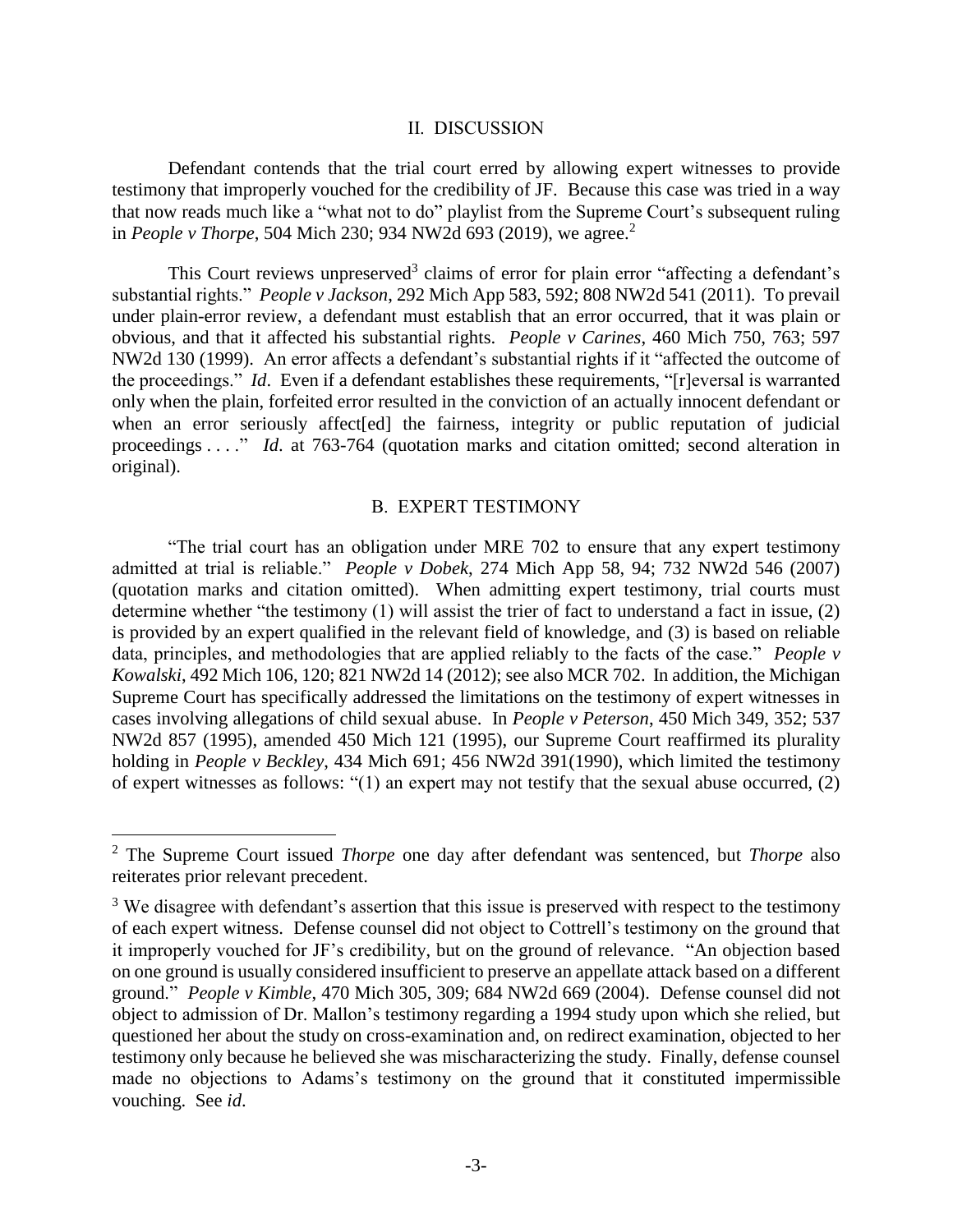an expert may not vouch for the veracity of a victim, and (3) an expert may not testify whether the defendant is guilty." The *Beckley* Court explained its rationale for these limitations:

The use of expert testimony in the prosecution of criminal sexual conduct cases is not an ordinary situation. Given the nature of the offense and the terrible consequences of a miscalculation—the consequences when an individual, on many occasions a family member, is falsely accused of one of society's most heinous offenses, or, conversely, when one who commits such a crime would go unpunished and a possible reoccurrence of the act would go unprevented—appropriate safeguards are necessary. To a jury recognizing the awesome dilemma of whom to believe, an expert will often represent the only seemingly objective source, offering it a much sought-after hook on which to hang its hat. [*Beckley*, 434 Mich at 721- 722; quoted in *Peterson*, 450 Mich at 374.]

Further, the *Peterson* Court held that an expert witness in child sexual abuse cases may testify as follows:

(1) an expert may testify in the prosecution's case in chief regarding typical and relevant symptoms of child sexual abuse for the sole purpose of explaining a victim's specific behavior that might be incorrectly construed by the jury as inconsistent with that of an actual abuse victim, and (2) an expert may testify with regard to the consistencies between the behavior of the particular victim and other victims of child sexual abuse to rebut an attack on the victim's credibility. [*Id*. at 352-353.]

With these principles in mind, we turn to our analysis of the challenged testimony.

### 1. THOMAS COTTRELL

The first expert witness to testify at defendant's second trial was Cottrell, whom the trial court qualified without objection as an expert in child sexual abuse dynamics, particularly in abuse disclosure and offender behavior. On direct examination, Cottrell discussed several misconceptions people tended to have regarding children who are victims of sexual abuse and of the perpetrators of such abuse. He explained, for example, how and to whom victims disclose sexual abuse, why victims may delay reporting sexual abuse, the relationship between victims and offenders, and behaviors of sex offenders.

Cottrell's testimony regarding common misconceptions of sexual abuse, the victims of child sexual abuse, and the relationship between victims and sexual offenders was proper. See *Peterson*, 450 Mich at 379-380. The *Peterson* Court specifically held that, when "there are common misperceptions regarding the behavior of the victim on which a jury may draw an incorrect inference, such as the delayed reporting, the prosecutor may present limited expert testimony dealing solely with the misperception." *Id*. at 379. In this case, Cottrell's testimony regarding delayed reporting was utilized for the proper purpose of explaining such things as why the victim did not report the abuse after the first incident and why she denied being sexually abused in the park while defendant was present. Without Cottrell's testimony, those facts might have led the jury to draw "an incorrect inference" about the victim's behavior. See *id*.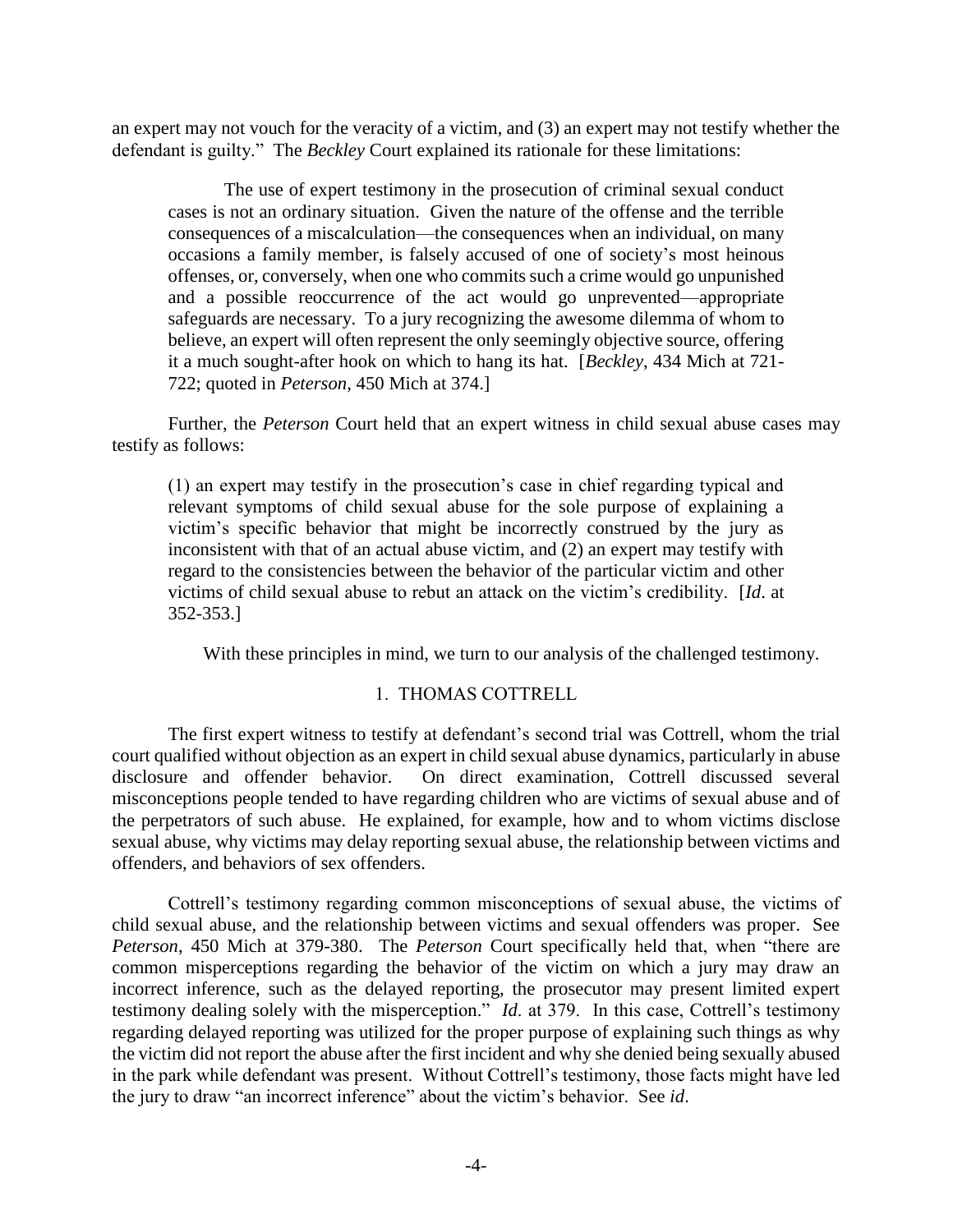However, Cottrell also provided testimony that essentially vouched for JF's credibility. In response to the prosecutor asking whether Cottrell had experience with children falsely alleging sexual abuse to attract attention, Cottrell stated that he had not seen any such cases. He contended that the cost of fabricating a sexual abuse allegation was high for a child, and that children were unable to maintain false allegations of sexual abuse long term because they did not have "that level of sophistication." On redirect, Cottrell stated that out of the "thousands and thousands of children" that the YWCA had treated, the YWCA had concluded that only a handful of them were lying. He also confirmed on redirect that children reported falsely approximately 2% of the time,<sup>4</sup> and that such false reports typically involved coaching or custody cases.

Cottrell's testimony that children lacked the sophistication to sustain false allegations of sexual abuse long term vouched for JF's credibility by strongly inferring that, since JF continued to maintain her allegations of sexual abuse against defendant more than two years after the alleged abuse occurred, her accusations must be true. In addition, Cottrell's testimony that instances in which children falsely alleged sexual abuse typically involved coaching or custody battles, neither of which applied here, suggested that there was 0% chance that JF was falsely accusing defendant of sexual abuse. See *Thorpe*, 504 Mich at 259. 5 Further, Cottrell's testimony about the high cost of fabricating allegations of sex abuse and that, in his experience, only a handful of the "thousands and thousands of children" treated at the YMCA falsely reported sexual abuse also served indirectly to vouch for the credibility of JF.

Defendant's case was a credibility contest. There was no physical evidence, there were no other witnesses of the alleged assaults besides JF, and defendant made no inculpatory statements. As already indicated, the prosecution's case consisted of JF's allegations, other-acts evidence provided by the testimony of LD, Bradford, and Easter, evidence that defendant may have been fleeing provided by Detective Anderson, and the testimony of the three expert witnesses. Defendant testified in his own defense and denied the allegations. Although Cottrell did not directly state that JF was credible and truthful in any of the statements he made at trial, in credibility contests such as this one, the jury "is looking to hang its hat on the testimony of witnesses it views as impartial." *Peterson*, 450 Mich at 374 (quotation marks and citation omitted). We conclude that defendant has established error with regard to testimony of Cottrell that vouched for JF's credibility. The error was plain, given that the Michigan Supreme Court has repeatedly held that testimony similar to what Cottrell provided in this case was improper. See *Thorpe*, 504 Mich at 259-260. And while the other-acts evidence and defendant's apparent plan to flee indicating possible consciousness of guilt—makes this case stronger, because there were no other witnesses or physical evidence with respect to the specific incidents in question, rendering this a

<sup>4</sup> Defendant challenged Cottrell's statement that 2% of children lie about sexual abuse. However, defense counsel elicited this testimony by asking Cottrell, "What percentage of child reporters falsely report?" Therefore, defendant's challenge to that statement was waived. See *People v Riley*, 465 Mich 442, 448-450; 636 NW2d 514 (2001) (finding no error where counsel called a witness to give the specific testimony he objected to on appeal).

<sup>5</sup> We note that Cottrell's testimony along these same lines was the subject of review in *Thorpe* as well. *Id*. at 259.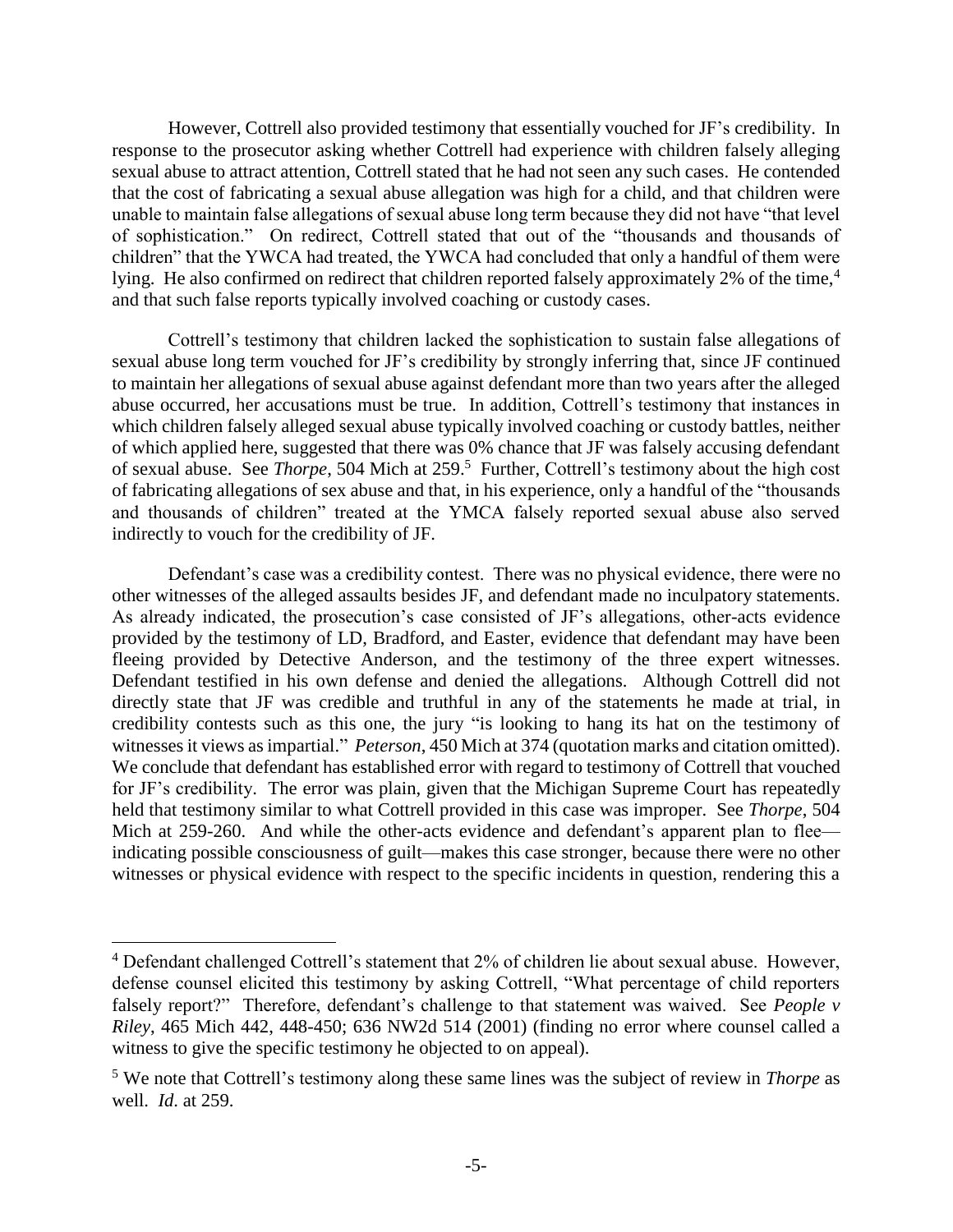pure credibility contest, we conclude that the error likely affected the jury's ultimate decision. See *id*. at 260.

### 2. DR. YVONNE MALLON

Defendant takes issue with Dr. Mallon's testimony due to her conclusion that JF suffered "suspected pediatric sexual abuse" despite no physical corroborating evidence.

MRE 704 provides that "[t]estimony in the form of an opinion or inference otherwise admissible is not objectionable because it embraces an ultimate issue to be decided by the trier of fact." However, the Michigan Supreme Court has repeatedly held that "an examining physician cannot give an opinion on whether a complainant had been sexually assaulted if the conclusion [is] nothing more than the doctor's opinion that the victim had told the truth." *Thorpe*, 504 Mich at 255 (quotation marks and citation omitted; alteration in original). When an examining physician's testimony is based "solely on what the victim had told him," absent evidence qualifying her as an expert in assessing credibility the physician's testimony is objectionable because it lacks a "reliable foundation," since jurors are just as qualified to evaluate the victim's credibility. *People v Smith*, 425 Mich 98, 109; 387 NW2d 814 (1986). However, "an examining physician, if qualified by experience and training relative to treatment of sexual assault complainants, can opine with respect to whether a complainant had been sexually assaulted when the opinion is based on physical findings *and* the complainant's medical history." *Thorpe*, 504 Mich at 255.

Dr. Mallon testified on direct examination that when children were referred to the Children's Advocacy Center, they underwent a forensic interview, and if the forensic interviewer determined that the child needed a physical examination, she would examine the child. She testified that the majority of examinations she performed on children who alleged sexual abuse produced normal results, which meant that the examinations revealed no injuries. She frequently used the phrase "it's normal to be normal," which meant that even if a child alleged vaginal penetration, the results of a physical examination were usually normal. She explained that the phrase is based primarily on a 1994 study that analyzed 236 children who alleged sexual abuse and concluded that the physical examinations of  $77\%$  of the children were normal.<sup>6</sup> Dr. Mallon confirmed that, after taking JF's medical history, she performed "a head to toe" examination of JF, including a vaginal and anal examination, and found no injuries. Dr. Mallon reiterated that out of

 $6$  Although the name of the study was not provided in the lower court record, it appears that Dr. Mallon was relying on *Examination Findings in Legally Confirmed Child Sexual Abuse: It's Normal to be Normal*, 94 Pediatrics 310 (1994). See *Thorpe*, 504 Mich at 265 n 65; *People v Del Cid*, \_\_\_ Mich App \_\_, \_\_; \_\_ NW2d \_\_ (2020) (Docket No. 342402); slip op at  $3-5$ , 8-10. However, the Michigan Supreme Court and this Court have both held that reliance on that study to diagnose a child with "pediatric sexual abuse" is "seriously misplaced" and improper because the authors of that article "did not intend for pediatricians to rely on the article to make a diagnosis of 'probable pediatric sexual abuse' at trial." *Thorpe*, 504 Mich at 265, 265 n 65; *People v Del Cid*, \_\_\_ Mich App at \_\_, \_\_; \_\_ NW2d \_\_, slip op at 8-10 (Docket No. 342402, issued February 27, 2020).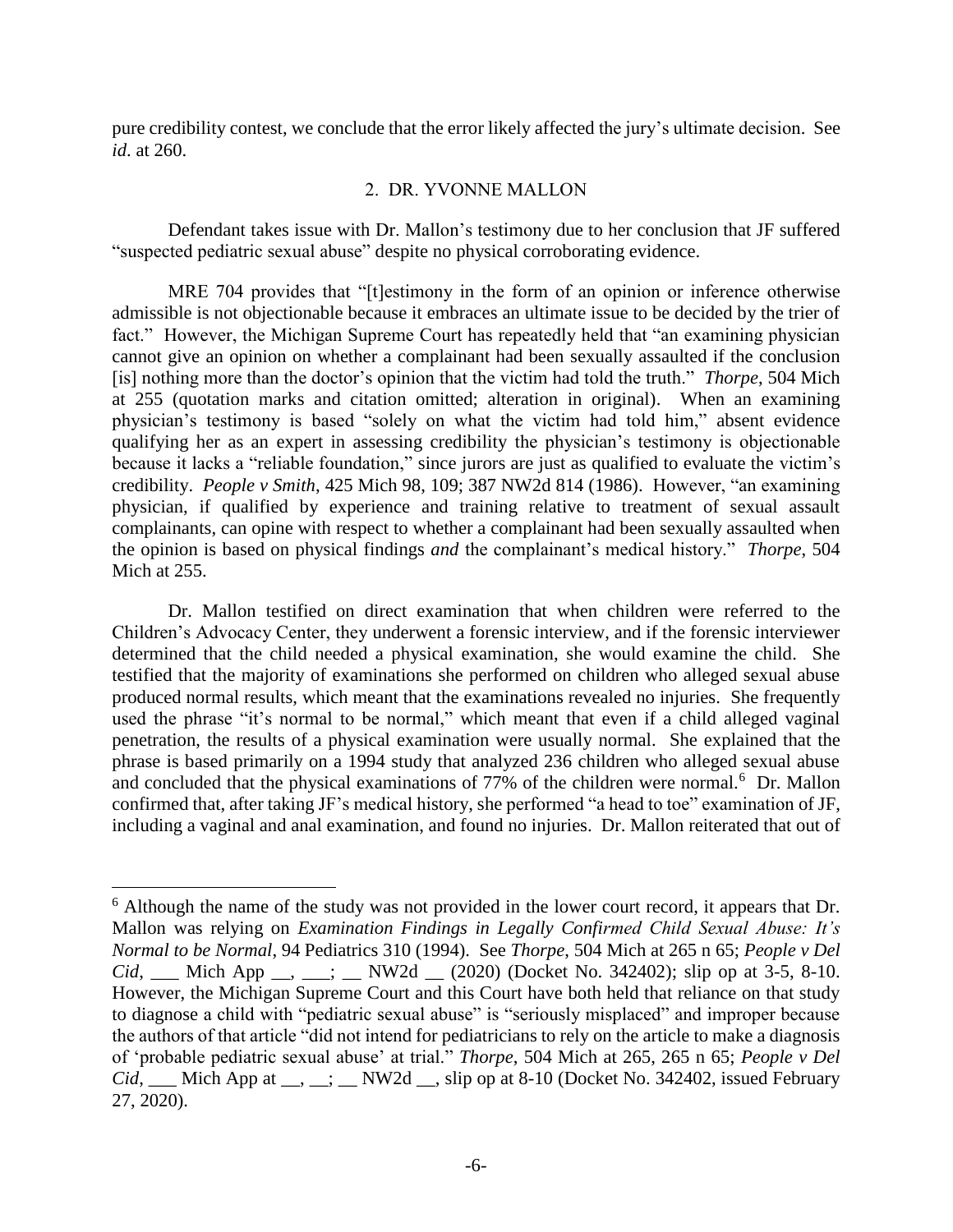the hundreds of examinations that she had performed, she had seen "[v]ery few" with physical evidence of injuries.

On cross-examination, Dr. Mallon confirmed that the physical examination alone did not prove or disprove that JF was sexually abused, but that, based on JF's medical history and the fact that she found what she expected to find when she examined JF, she had, in fact, reached a conclusion. Pressed by defense counsel on re-cross to concede that she could not confirm whether or not JF had been sexually abused, given that the results of JF's examination were normal, Dr. Mallon pushed back, insisting "I did confirm it. . . . I confirmed suspected, suspected pediatric sexual abuse based on [her] history and physical exam."

Defendant has established plain error affecting his substantial rights with regard to Dr. Mallon's testimony. Her testimony that JF suffered from "suspected pediatric sexual abuse" "clearly falls within *Smith's* holding that an examining physician cannot give an opinion on whether a complainant had been sexually assaulted if the 'conclusion [is] nothing more than the doctor's opinion that the victim had told the truth.' " *Thorpe*, 504 Mich at 262, quoting *Smith*, 425 Mich at 109. Dr. Mallon's opinion is objectionable, and constitutes improper vouching, because it is based solely on what JF told her. "Such testimony is not permissible because a 'jury [is] in just as good a position to evaluate the victim's testimony as' the doctor." *Id*., quoting *Smith*, 425 Mich at 109. After our Supreme Court vacated part of our judgment and remanded the case to us for reconsideration in light of *People v Harbison*, the companion case in *Thorpe*, this Court held in *People v Del Cid* that "an examining physician's testimony diagnosing a child-complainant with 'possible sexual abuse' is inadmissible without corroborating physical evidence . . ." and that testimony to that effect was plainly erroneous and called for reversal because we could not say it was harmless. *People v Del Cid*, Mich App \_\_, \_\_; \_\_ NW2d \_\_; slip op at 6 (Docket No. 342402, issued February 27, 2020. As we explained in *Del Cid*:

[W]here there are no physical findings a physician may not testify that the complainant suffered "possible pediatric sexual abuse" or other phrases indicating a conclusion as to the likelihood that such abuse actually occurred. At the same time, however, a medical expert may offer the opinion that a lack of physical findings does not affirmatively establish that no abuse occurred [*Id*. at slip op 9 n 6.]

Here, Dr. Mallon's testimony that she confirmed that JF suffered "suspected pediatric child abuse" falls under this prohibition. Although Dr. Mallon testified that she confirmed "suspected pediatric sexual abuse" instead of "probable" or "possible" pediatric sexual abuse, "suspected pediatric sexual abuse" is not significantly different from "possible pediatric sexual abuse" or "probable pediatric sexual abuse" "in terms of the physician's endorsement of the accusation." *Del Cid*, Mich App at ; slip op at 9. In each instance, "the examining physician speaks to the likelihood of abuse in the absence of any physical evidence and couches it in terms of a medical diagnosis," which "necessarily leads the jury to believe that the expert witness finds the complainant's account credible." *Id*. Even a slight or subtle credibility endorsement by an expert can provide the hook that sways a jury. The error in admitting Dr. Mallon's opinion testimony was plain, or obvious, *Thorpe*, 504 Mich at 262, and likely "affected defendant's substantial rights" because Dr. Mallon "clearly vouched" for the credibility of JF, *id*. at 263.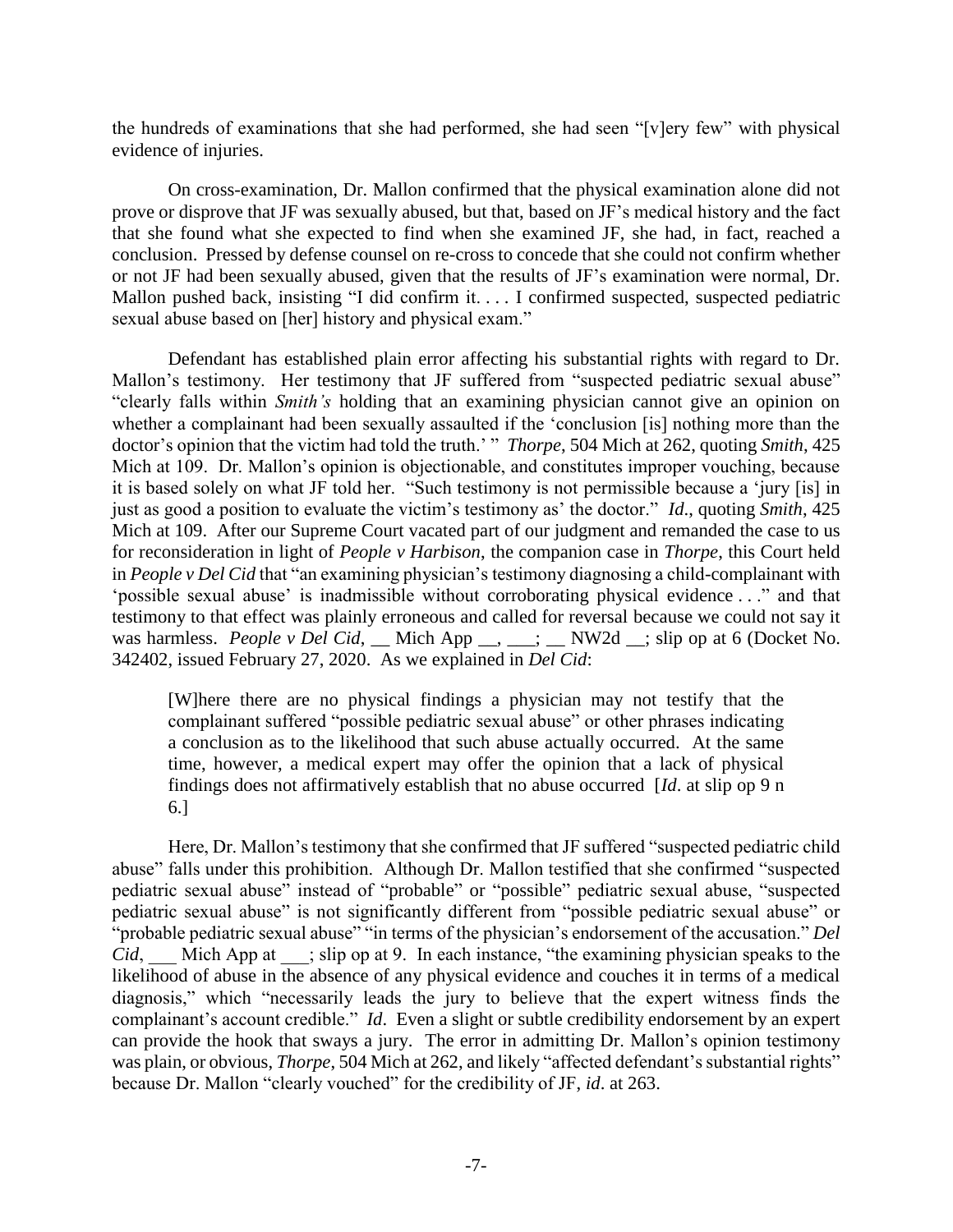#### 3. DIANNE ADAMS

The last expert witness to testify for the prosecution was Adams, whom the trial court qualified as an expert in forensic interviews and child sexual abuse dynamics. Defendant contends that Adams's testimony that she interviewed JF using protocols that were "truth seeking" and designed to obtain the most reliable responses from the interviewee, coupled with her testimony that she referred JF for counseling and a medical examination after her interview, clearly vouched for the credibility of JF's accusations of sexual abuse.

Adams testified at some length to the methods and goals of forensic interviewing. She stated that the goal of forensic interviewers is "to facilitate an interview for a child that is developmentally appropriate, unbiased, and truth seeking" and "to give the child an opportunity to tell their story in a free narrative format as much as possible." Adams explained, among other things, the setting for a forensic interview, the participants, the types of questions asked, and the demeanor and responses of the interviewer. Adams testified that one of the goals of forensic interviewing was "hypothesis testing." Hypothesis testing refers to considering alternative theories for the alleged behavior and being attuned during the interview to information that might suggest that one of the alternatives explains the complained-of conduct. Adams explained:

[I]f we have an allegation—the child's allegation is the babysitter touched my butt. Before the interview we'll come up with some other hypothesis. And one might be, could that have possibly happened during the routine caregiving, when the babysitter was helping say to potty train or changing a diaper or just helping a child clean themselves.

Adams referred to these hypotheses as "red flags," evidence of which the interviewers look for during an interview. Adams said that, depending on what a child disclosed during the interview, she may refer the child for a medical examination, or counseling, or both. She stated that she "definitely" referred a child to counseling if the child disclosed sexual abuse during the interview. Adams testified that she conducted a forensic interview with JF, that JF spoke freely during the interview, and that, as a result of the interview, she referred JF for counseling and a medical examination. Adams testified similarly as to LD.

Defendant has established plain error affecting his substantial rights with regard to the testimony of Adams. The statements Adams made regarding how JF spoke to her were proper because she was simply describing her own personal observations for the jury. Additionally, Adams was permitted to discuss the general goals of forensic interviewing. However, Adams also testified that forensic interviews were "truth-seeking" interviews that were designed to weed out children who were not telling the truth about the alleged abuse. She stated that depending on what was disclosed during the interview, she would refer children for counseling and a medical examination, and that she "definitely" referred children to counseling who disclosed sexual abuse.